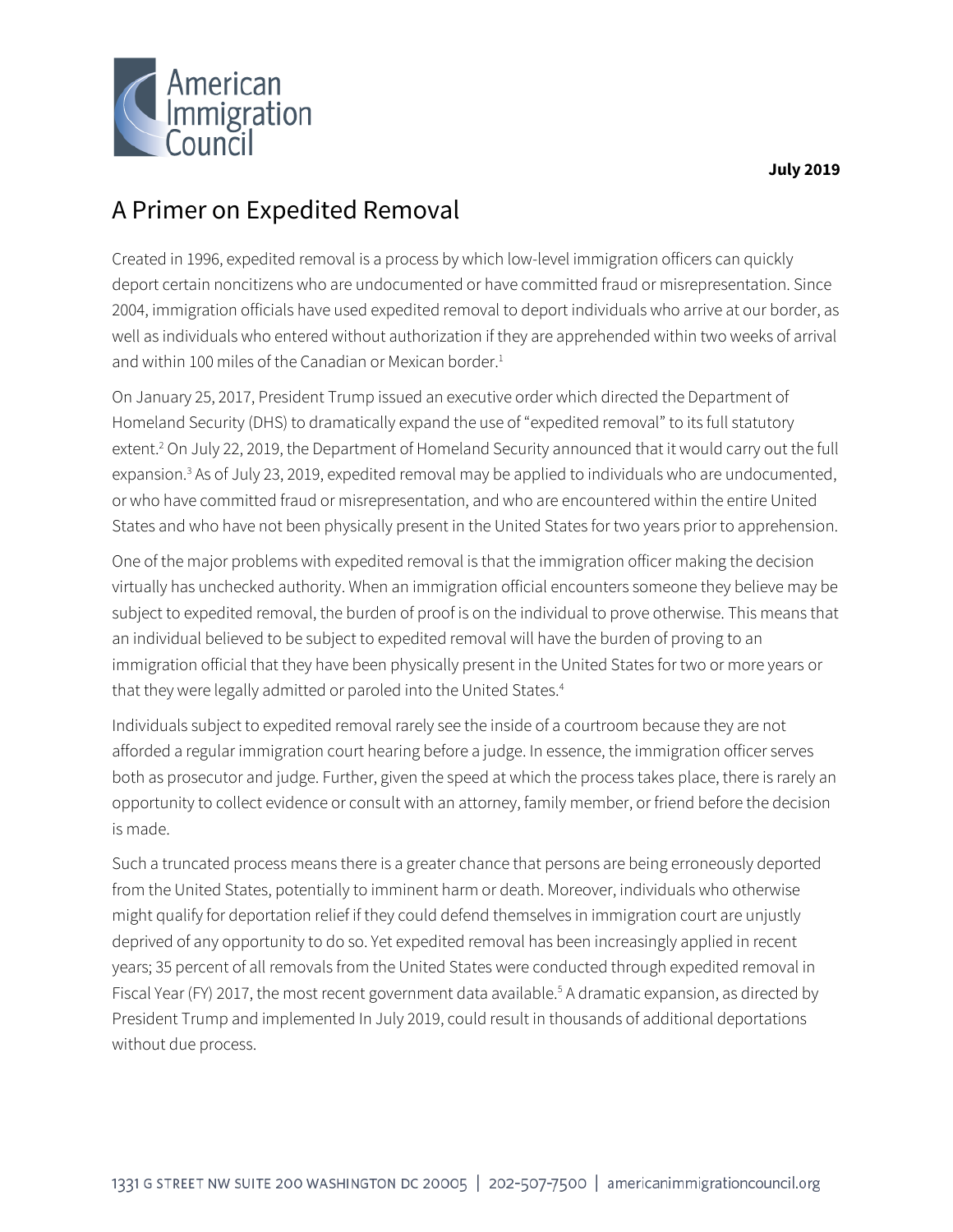### **What the Law Says**

"Expedited removal" refers to the legal authority given to even low-level immigration officers to order the deportation of some non-U.S. citizens without any of the due-process protections granted to most other people—such as the right to an attorney and to a hearing before a judge. The Illegal Immigration and Immigrant Responsibility Act of 1996 created expedited removal, <sup>6</sup> but the federal government subsequently expanded it significantly.<sup>7</sup>

As it now stands, immigration officers can summarily order the removal of nearly any foreign national who arrives at the border without proper documents; additionally, undocumented immigrants who have been in the United States 14 days or less since entering without inspection are subject to expedited removal if an immigration officer encounters them within 100 miles of the U.S. border with either Mexico or Canada.<sup>8</sup> As a general rule, however, DHS applies expedited removal to only those Mexican and Canadian nationals with histories of criminal or immigration violations, as well as persons from other countries who are transiting through Mexico or Canada.<sup>9</sup> There is no right to appeal an immigration officer's decision to deport someone via expedited removal.<sup>10</sup> Individuals in expedited removal are detained until removed.<sup>11</sup>

By law, expedited removal may not be applied to certain individuals. U.S. citizens or lawful permanent residents (LPRs, or "green card" holders) should not be subject to expedited removal. Nor should it be used against refugees, asylees, or asylum seekers (people who fear persecution in their home countries or indicate an intention to apply for asylum).

Asylum seekers are instead referred to an asylum officer for an interview to determine if they have a "credible fear" of persecution. <sup>12</sup> If an individual has been previously deported, an asylum officer determines if the person has a "reasonable fear" of persecution—a higher standard than "credible fear."<sup>13</sup> If the asylum officer fails to find that the person has a credible or reasonable fear of return, that person is ordered removed.<sup>14</sup> Before deportation, the individual may challenge the asylum officer's adverse finding by requesting a hearing before an immigration judge, who must review the case "to the maximum extent practicable within 24 hours, but in no case later than 7 days…."<sup>15</sup> The judge's review is limited solely to assessing whether the individual's fear is credible or reasonable.

Individuals found to have a credible or reasonable fear of persecution are detained pending further review of their asylum case.<sup>16</sup> In limited circumstances, these individuals may be paroled—that is, released from detention—and permitted to remain in the United States while their asylum case is pending. 17

Until January 2017, an exception to expedited removal had been made for "an alien who is a native or citizen of a country in the Western Hemisphere with whose government the United States does not have full diplomatic relations and who arrives by aircraft at a port of entry."<sup>18</sup> Cubans arriving by aircraft had been exempted from expedited removal under this provision, <sup>19</sup> but in the closing days of the Obama administration, DHS published a regulation eliminating Cuban nationals from the exemption.<sup>20</sup>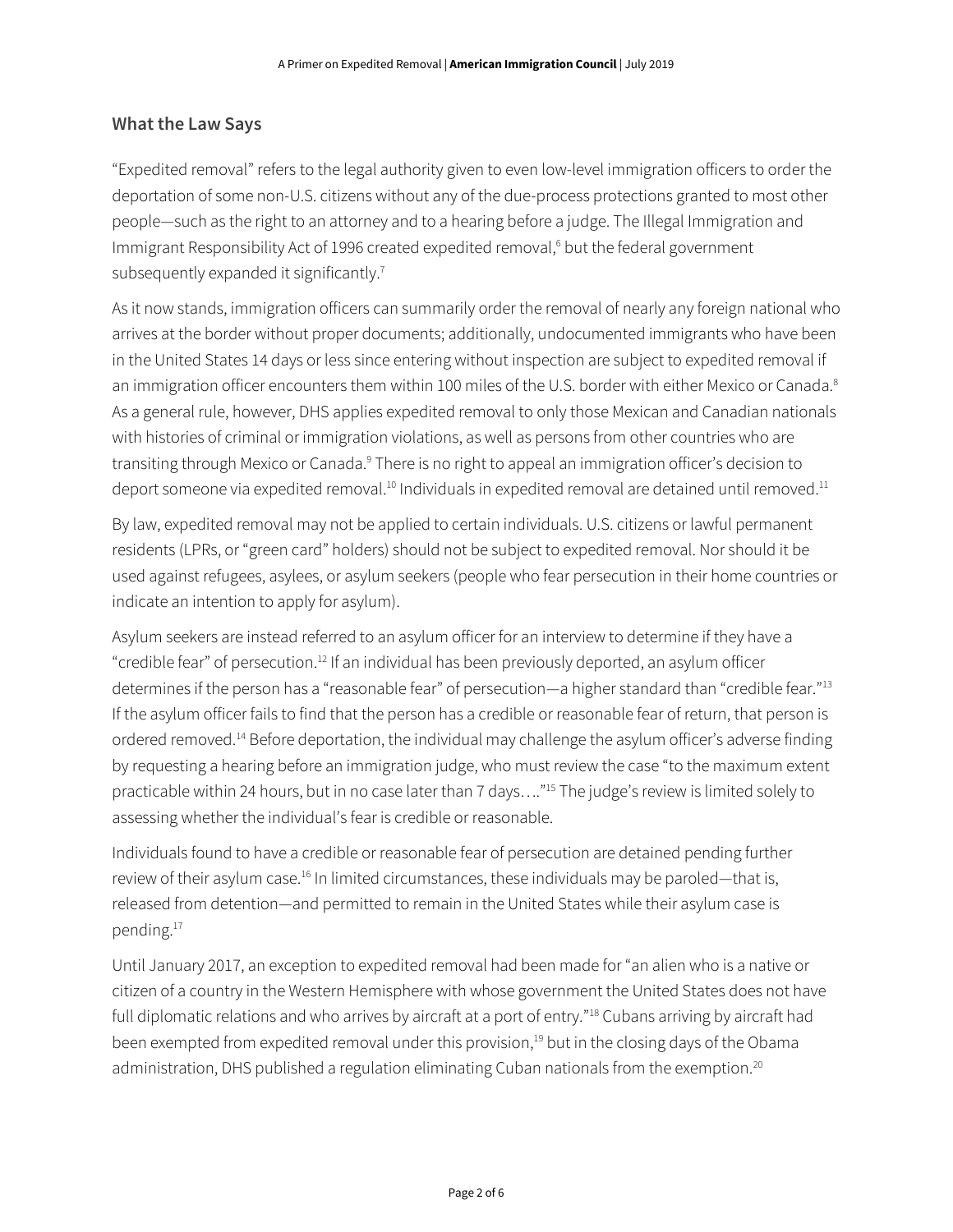## **Use of Expedited Removal Is on the Rise**

The use of expedited removal to deport people has risen substantially over the past two decades, peaking in FY 2013 when approximately 193,000 persons were deported from the United States through expedited removal, which represented 43 percent of the 438,000 removals from the United States that year.<sup>21</sup> After 2013, the number of people deported from the United States through expedited removal fell, likely as a result of more asylum seekers who were found to have a credible fear of persecution. However, expedited removal still accounted for 35 percent of all deportations in FY2017.<sup>22</sup>



## **Concerns about Expedited Removal**

#### **Erroneous Deportations**

There are few checks on the authority of immigration officers to place non-citizens in expedited removal proceedings. In essence, the law permits the immigration officer to serve both as prosecutor (charged with enforcing the law) and judge (rendering a final decision on the case). Generally, the entire process consists of an interview with the inspecting officer, so there is little or no opportunity to consult with an attorney or to gather any evidence that might prevent deportation.<sup>23</sup> For those who are traumatized from their journey or harm they fled, the short timelines can make it extremely difficult to clearly explain why they need protection in the United States.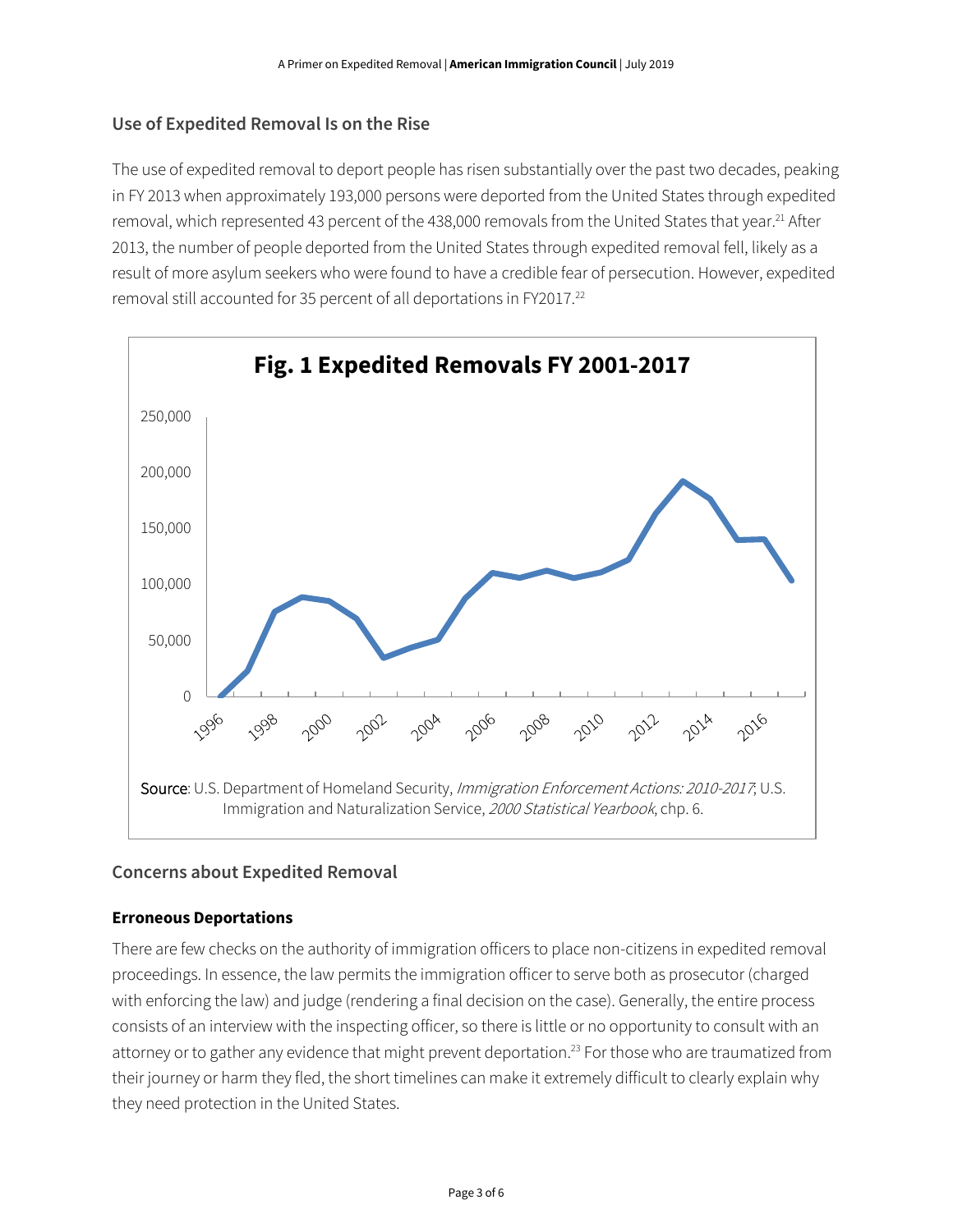The abbreviated process increases the likelihood that a person who is not supposed to be subject to expedited removal—such as a U.S. citizen or LPR—will be erroneously removed. Moreover, individuals who otherwise would be eligible to make a claim for "relief from removal" (to argue they should be permitted to stay in the United States) may be unjustly deprived of any opportunity to pursue relief. For example, a witness or victim of a crime might be eligible for status but is prohibited from making such a claim in expedited removal proceedings. 24

#### **Inadequate Protection of Asylum Seekers**

In practice, not all persons expressing a fear of persecution if returned to their home countries are provided a credible or reasonable fear screening. Studies by the U.S. Commission on International Religious Freedom (USCIRF) noted that, in some cases, immigration officers pressured individuals expressing fear into withdrawing their application for admission—and thus their request for asylum despite DHS policies forbidding the practice. In other cases, government officers failed to ask if the arriving individual feared return. In addition, the Commission found that the government did not have sufficient quality assurance mechanisms in place to ensure that asylum seekers were not improperly being turned back.<sup>25</sup>

#### **A Growing Backlog of Asylum Applications**

Individuals expressing fear of return who are diverted from expedited removal are referred to asylum officers for screening. These officers are often the same corps handling affirmative asylum applications (*i.e.*, cases filed by individuals not in removal proceedings). Since these asylum seekers are detained pending completion of the credible or reasonable fear process, their cases are prioritized by the government. Asylum Office resources are therefore diverted to these interviews, contributing to the backlog of affirmative asylum cases.<sup>26</sup>

Further expansion of expedited removal will require significantly more asylum officers, or the backlog of affirmative asylum cases will continue to grow. This workload management crisis could be avoided entirely if DHS personnel placed all asylum seekers apprehended at the border in regular immigration court proceedings and paroled them pending their hearings. Providing the immigration court system with enough funds to sufficiently staff immigration judge teams would help ensure that asylum seekers get a prompt court hearing.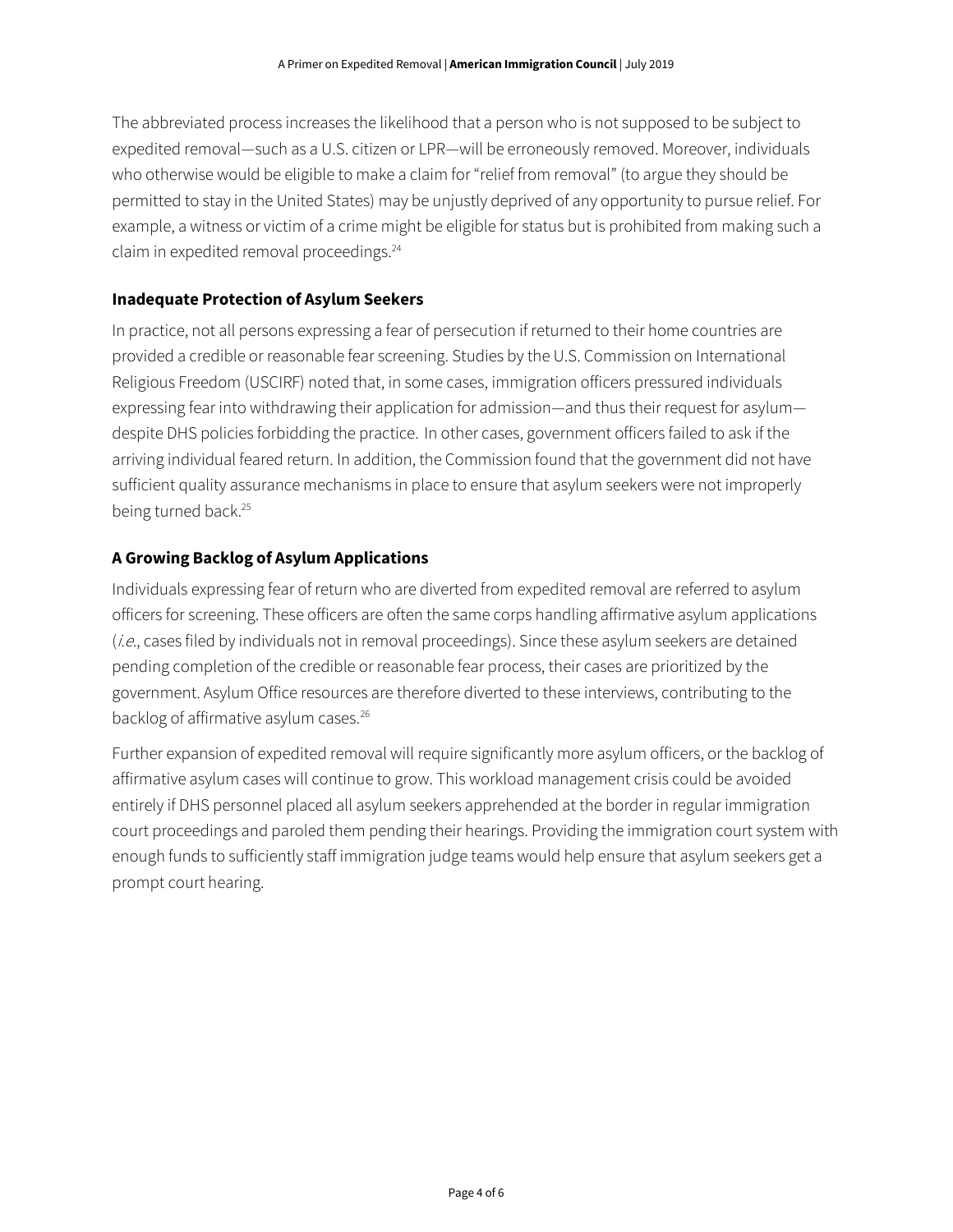## **Endnotes**

 $\overline{\phantom{a}}$ 

<sup>4</sup> See 8 C.F.R. § 235.3(b)(1)(ii) ("[T]he burden of proof rests with the alien to affirmatively show that he or she has the required continuous physical presence in the United States); 8 C.F.R. § 235(b)(6) ("The burden rests with the alien to satisfy the examining immigration officer of the claim of lawful admission or parole").

<sup>5</sup> U.S. Department of Homeland Security Office of Immigration Statistics, "Annual Report: Immigration Enforcement Actions: 2013," September 2014, 1,

[https://www.dhs.gov/sites/default/files/publications/Enforcement\\_Actions\\_2013.pdf.](https://www.dhs.gov/sites/default/files/publications/Enforcement_Actions_2013.pdf)

6 Illegal Immigration Reform and Immigrant Responsibility Act, Pub. L. 104-208 (1996), 110 Stat. 3009-546 § 302.

<sup>7</sup> See American Immigration Council, "Removal Without Recourse: The Growth of Summary Deportations from the United States," April 2014[, https://www.americanimmigrationcouncil.org/research/removal-without-recourse](https://www.americanimmigrationcouncil.org/research/removal-without-recourse-growth-summary-deportations-united-states)[growth-summary-deportations-united-states.](https://www.americanimmigrationcouncil.org/research/removal-without-recourse-growth-summary-deportations-united-states) 

<sup>8</sup> 69 Fed. Reg. 48878 (August 11, 2004).

<sup>9</sup> 69 Fed. Reg. 48878 (August 11, 2004).

 $10$  8 U.S.C. § 1225(b)(1)(A)(i).

 $118$  U.S.C. § 1225(b)(2)(A).

 $12$  8 U.S.C. § 1225(a)(1)(A)(ii).

<sup>13</sup> 8 C.F.R. § 1208.31(c).

<sup>14</sup> 8 U.S.C. § 1225(b)(1)(B)(iii)(I).

 $158$  U.S.C. § 1225(b)(1)(B)(iii)(III).

<sup>16</sup> 8 U.S.C. § 1225(b)(1)(B)(ii).

<sup>17</sup> 69 Fed. Reg. 48877-48881 (August 11, 2004).

<sup>18</sup> 8 U.S.C. § 1225(b)(1)(F).

 $19$  On July 20, 2015, the United States and Cuba reopened embassies in their respective capitals, effectively restoring full diplomatic ties. Danielle Renwick, Brianna Lee, and James McBride, "U.S.-Cuba Relations," CFR Backgrounder (Washington, DC: Council on Foreign Relations, September 7, 2016), [http://www.cfr.org/cuba/us-cuba-](http://www.cfr.org/cuba/us-cuba-relations/p11113)

[relations/p11113\)](http://www.cfr.org/cuba/us-cuba-relations/p11113). However, the regulations continue to exempt Cubans arriving by aircraft at a port of entry from expedited removal. 8 C.F.R. § 235.3(b)(1)(i).

<sup>20</sup> 82 Fed. Reg. 4769-4771 (January 13, 2017).

<sup>21</sup> U.S. Department of Homeland Security Office of Immigration Statistics, "Annual Report: Immigration Enforcement Actions: 2013," September 2014, at 1,

[https://www.dhs.gov/sites/default/files/publications/Enforcement\\_Actions\\_2013.pdf.](https://www.dhs.gov/sites/default/files/publications/Enforcement_Actions_2013.pdf)

<sup>22</sup> U.S. Department of Homeland Security Office of Immigration Statistics, "Annual Report: Immigration Enforcement Actions: 2017," March 2019, at 1,

[https://www.dhs.gov/sites/default/files/publications/enforcement\\_actions\\_2017.pdf](https://www.dhs.gov/sites/default/files/publications/enforcement_actions_2017.pdf)

 $23$  Regulations address how an individual may establish a claim of permanent residence, refugee or asylee status, or previous admission, but are silent concerning the establishment of continuous presence. 8 C.F.R. § 235.3.  $24$  See, e.g., 8 U.S.C. § 1101(a)(15)(U).

<sup>25</sup> United States Commission on International Religious Freedom, *Barriers to Protection: The Treatment of Asylum* Seekers in Expedited Removal (Washington, DC, August 2016),

[http://www.uscirf.gov/sites/default/files/Barriers%20To%20Protection.pdf;](http://www.uscirf.gov/sites/default/files/Barriers%20To%20Protection.pdf) United States Commission on International Religious Freedom, Report on Asylum Seekers in Expedited Removal, Volume I: Findings & Recommendations (Washington, DC, February 2005),

[http://www.uscirf.gov/sites/default/files/resources/stories/pdf/asylum\\_seekers/Volume\\_I.pdf.](http://www.uscirf.gov/sites/default/files/resources/stories/pdf/asylum_seekers/Volume_I.pdf)

<sup>1</sup> 69 Fed. Reg. 48877-48881 (August 11, 2004).

<sup>&</sup>lt;sup>2</sup> Exec. Order No. 13,767, Border Security and Immigration Enforcement Improvements, 82 Fed. Reg. 8,793 (Jan. 25, 2017).

<sup>3</sup>U.S. Department of Homeland Security, Designating Aliens for Expedited Removal, Doc. Number 2019-15710 (July 22, 2019), [https://www.federalregister.gov/documents/2019/07/23/2019-15710/designating-aliens-for-expedited](https://www.federalregister.gov/documents/2019/07/23/2019-15710/designating-aliens-for-expedited-removal)[removal.](https://www.federalregister.gov/documents/2019/07/23/2019-15710/designating-aliens-for-expedited-removal)